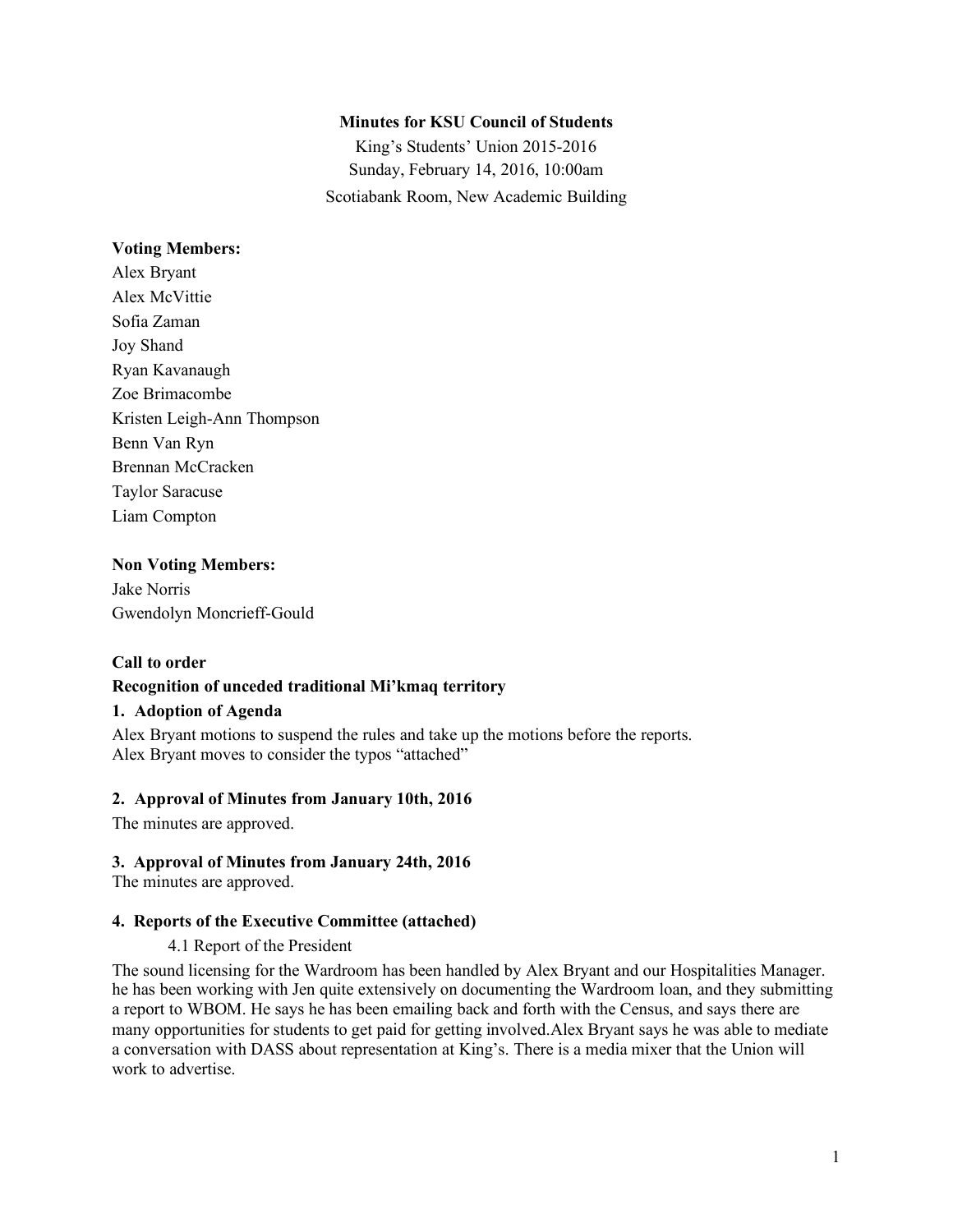### 4.2 Report of the Vice-President (Student Life)

Alex McVittie says the Campus Master Planning document is underway. She is starting to plan a "Before Christ" party, where everyone comes as something before christ, like a rock. Or a plant. She is excited about the presidential candidates. Cochrane windows will be done by the end of the day. There will be an event at North Pole Bay where students will be able to walk through and see the floor plans. The province and Siemans will be giving us money to start projects this summer. There will be more summer jobs for students as companies are coming in to use our spaces.

#### 4.3 Report of the Vice-President (Financial)

Aidan congratulates election committee for working under exceptionally difficult circumstances. She reminds everyone that the decision about who is the next president will be decided next week. There will be meeting on Wednesday for Presidental Search Committee, and then at the end of next week, there will be a full Board teleconference to vote on accepting the recommendation of the search committee. The

### 4.5 Report of the Vice-President (External)

The CFS NS gm was a great. The plenary voted to condemn the fee hikes at Dal and the proposed Department cuts at Mount Allison, to the department of Women and Gender Studies. Students attended an Avalon Meeting to discuss next steps for Bill 114. The Union is able to send two students to the Racializes Indigenous Student Experience Summit this March 18-21st in Toronto, with details to follow.

#### 4.5 Report of the Vice-President (Communications)

She congratulates everyone that participated in the elections, and is excited to work with JS on changeover. There is a CKDU meeting coming up.

## **6. Oral Reports of the Councillors**

Board of Governors Rep

Taylor says there is a grand survey for Union members to fill, asking about Board-Student relations.

Zoe Brimacombe attended a Watch Board meeting, and the Watch levy was released. Zoe attend the CFS NS general meeting was a success, and she congratulates Hannah for being elected the deputy chair.

#### Residence Rep

Benn says he has been working with King's Talks, and is very excited.

### First Year Rep

The CFS-NS general meeting was great, and is also working with Benn to King's Talks

## Journalism Rep

Kristen Thompson says the scad labour talk was a success. She congratulates Brennan on the position of SLVP. She is trying to organize a journalism social, and will contact the journalism society.

#### Member-At-Large

Brennan says the general meeting was inspiring, and it was great to see a support system for student activists, as it is easy to feel alone.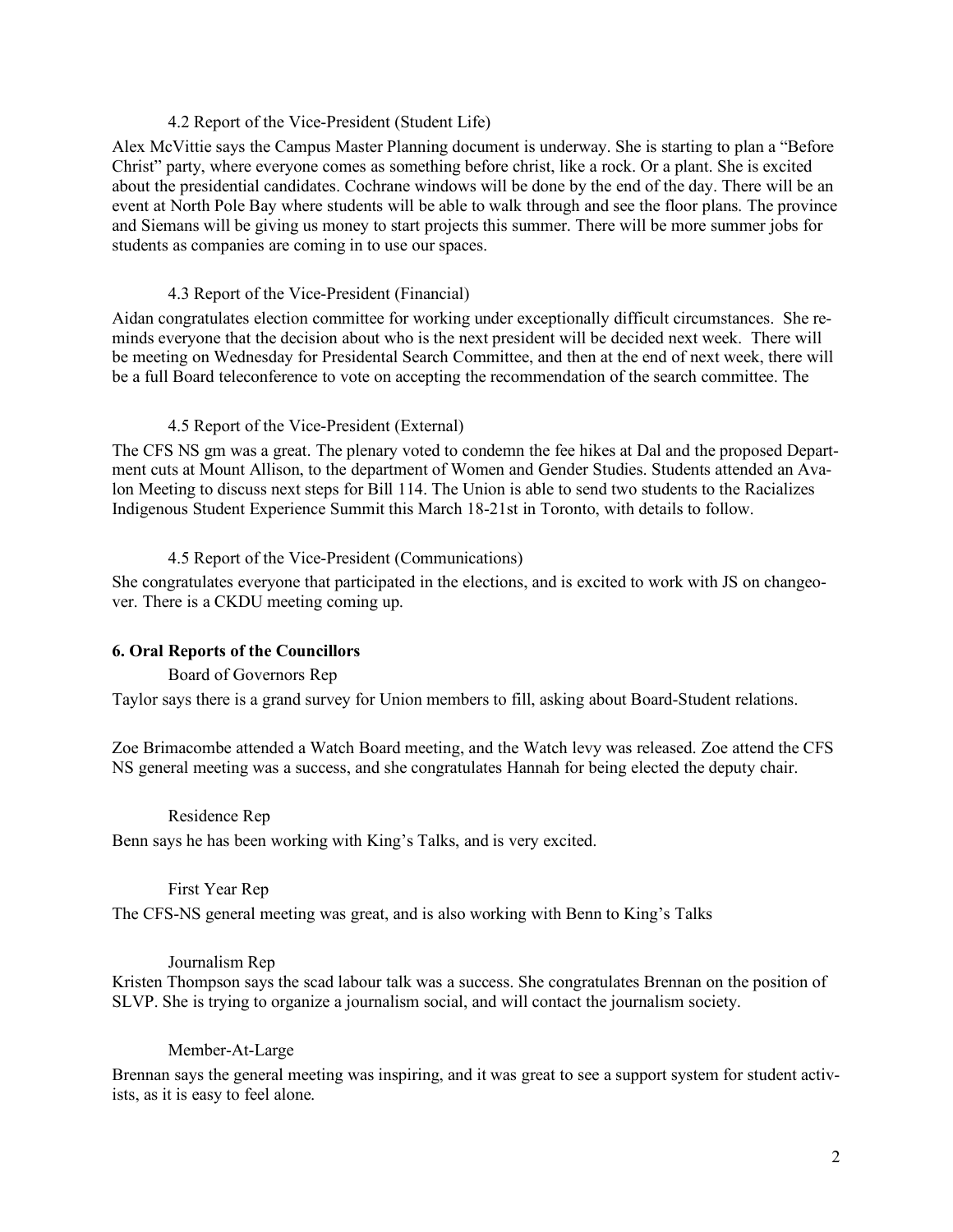## Day Student Representatives

Liam Compton says many people came up to him during his office hours to say that they really wanted the canceled Sugar Moon Maple Farm to happen. He calls for help to organize, and is trying to figure out the money for it. Ryan Kavanagh and Kristen Thompson volunteer to help.

Alex Bryant says there are several venues to get money, such as Dal After Dark.

Joy apologizes for being absent the past few councils, due to illness and being out of town. She has been working on the constitution, and is excited to bring it forth before the spring GM. Joy says they will begin to run the coffee and tea program, being organized by the member-at-large and first year rep.

Alex Bryant says that the Union and the DSS should jointly fund a new pool table as part of the Wardroom renovations. Joy Shand agrees.

## **7. Action Items**

7.1 BIRT the Arts Abstract society receive \$194.60 in contingent funding to purchase and develop 8 rolls of film for their ongoing art project in the Wardroom, "Shots on a String". *Moved by Alex Bryant Finance committee recommends approval.*

Alex Bryant is speaking on behalf of Aidan McNally, and she stressed that there are no controversial motions.

Brennan McCracken motivates, saying this is a regular funding request.

The motion passes.

7.2 BIRT SNARC receive \$40 in contingent funding to purchase a door prize (a gift card to Big Pony) for the upcoming "GUTS Dance" event on March 10th at the Company House, put on by the feminist magazine, GUTS. *Finance committee recommends approval.*

Alex Bryant explains the event is put on by a magazine from Toronto, which asked SNARC to co host and fund the door prize. He says it looks like a cool event.

Taylor Syracuse asks if it is a problem that this is an off campus event, and if there is a cover.

Alex Bryant responds this is not a problem, and there is no cover.

The motion passes.

7.3 BIRT EMSS receive \$270 in non-contingent funding to cover start up costs for Early Modern department/society t-shirts, as well as unanticipated bank costs. *Finance committee recommends approval.*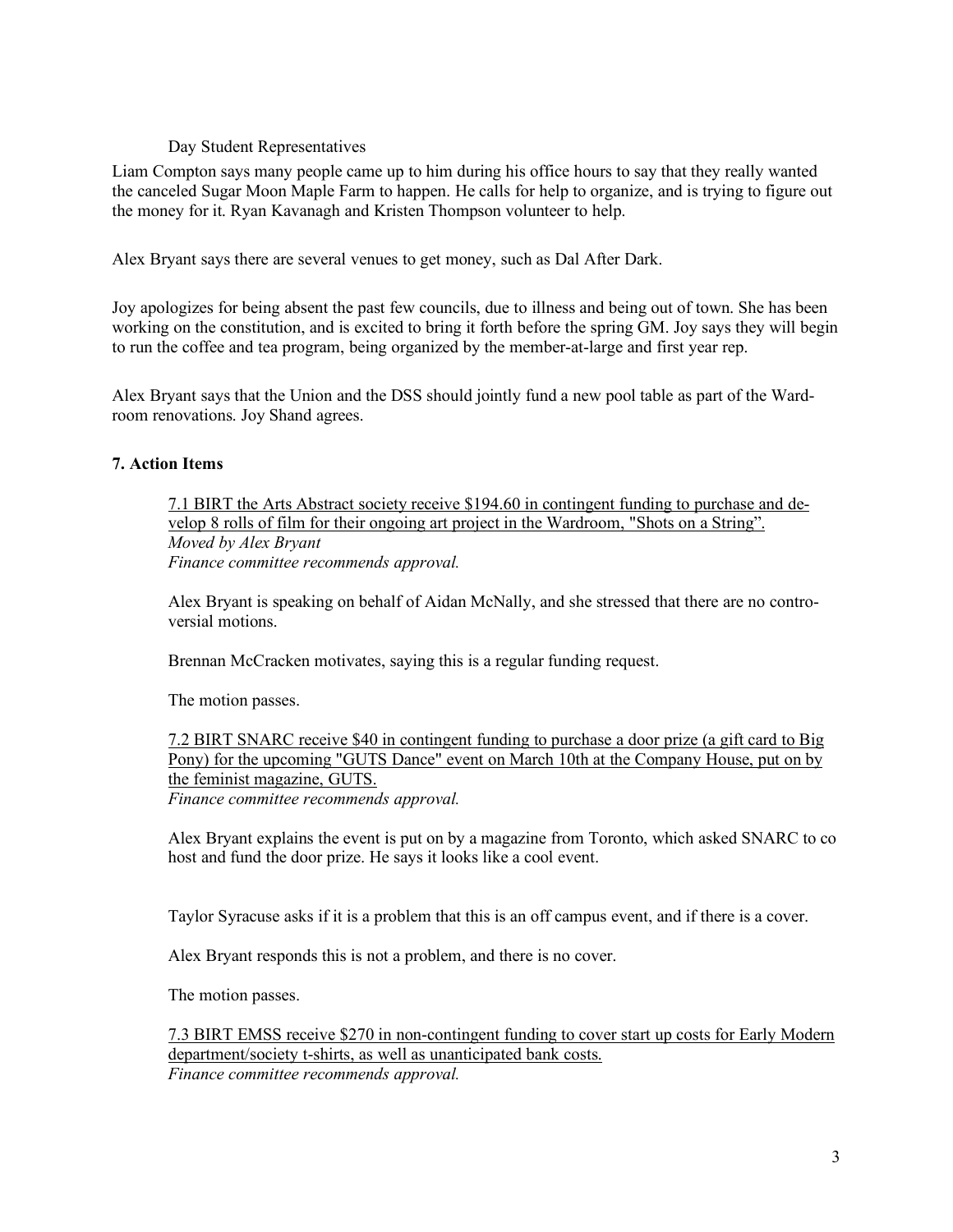Alex Bryant says that this is an exciting project that has been pushed for the past few years, and he is glad it is finally coming about. The other part of the request is for cheques that bounced.

Brennan McCracken motivates, agreeing this is a motion that the Union should fund.

7.4 BIRT EMSS receive \$2115.54 in non-contingent funding to host the 4th annual Conference of the Early Modern, a weekend long event which features key note lectures, student presentations, a reception, meals and a concert, set to be held on March 4-5, 2016. *Finance committee recommends approval.*

Alex Bryant says there were no major concerns with the funding request, and it is relatively modest compared to past years.

Brennan McCracken says this funding request is in line with or modest for the EMSP, and finance committee has no major concerns.

Jake Norris says they were able o find keynote speakers in the area, which dramatically cut the costs. He says a lot of the planning at this stage is dependant on what the department itself funds, but where it stands now looks ok for the current event. He says the Sodexo quote is about \$300 more expensive than last year, but this may be taxes. Jake asks if he is able to put in another funding request with the updated numbers, should it be more.

Alex Bryant replies, saying this is not a problem as we have another council meeting, but he must have it in by then as we cannot retroactively fund.

Zoe Brimacombe asks if this should be put in contingent funding, as the society has a bank account.

Alex Bryant suggests that this motion should pass, and passing another motion at the next council might be the best option.

Zoe Brimacombe asks if they already know it is \$300 more, and if Jake Norris would like to amend the motion to reflect that.

Jake Norris says this may come from departmental funding.

Alex Bryant says because this is non-contingent funding, this money should be enough to start the planning, and he can come back with more.

Taylor Saracuse asks who is playing. Jake Norris says they are fourth year Dalhousie students.

The motion passes.

7.5 BIRT HOSTSoc receive \$474.52 in non-contingent funding to host their Undergraduate conference and fund breakfast and lunch, as well as purchase faculty panelists flowers. *Finance committee recommends approval.*

Alex Bryant says this is exciting as HOSTSoc has not put in a request of this nature in recent memory.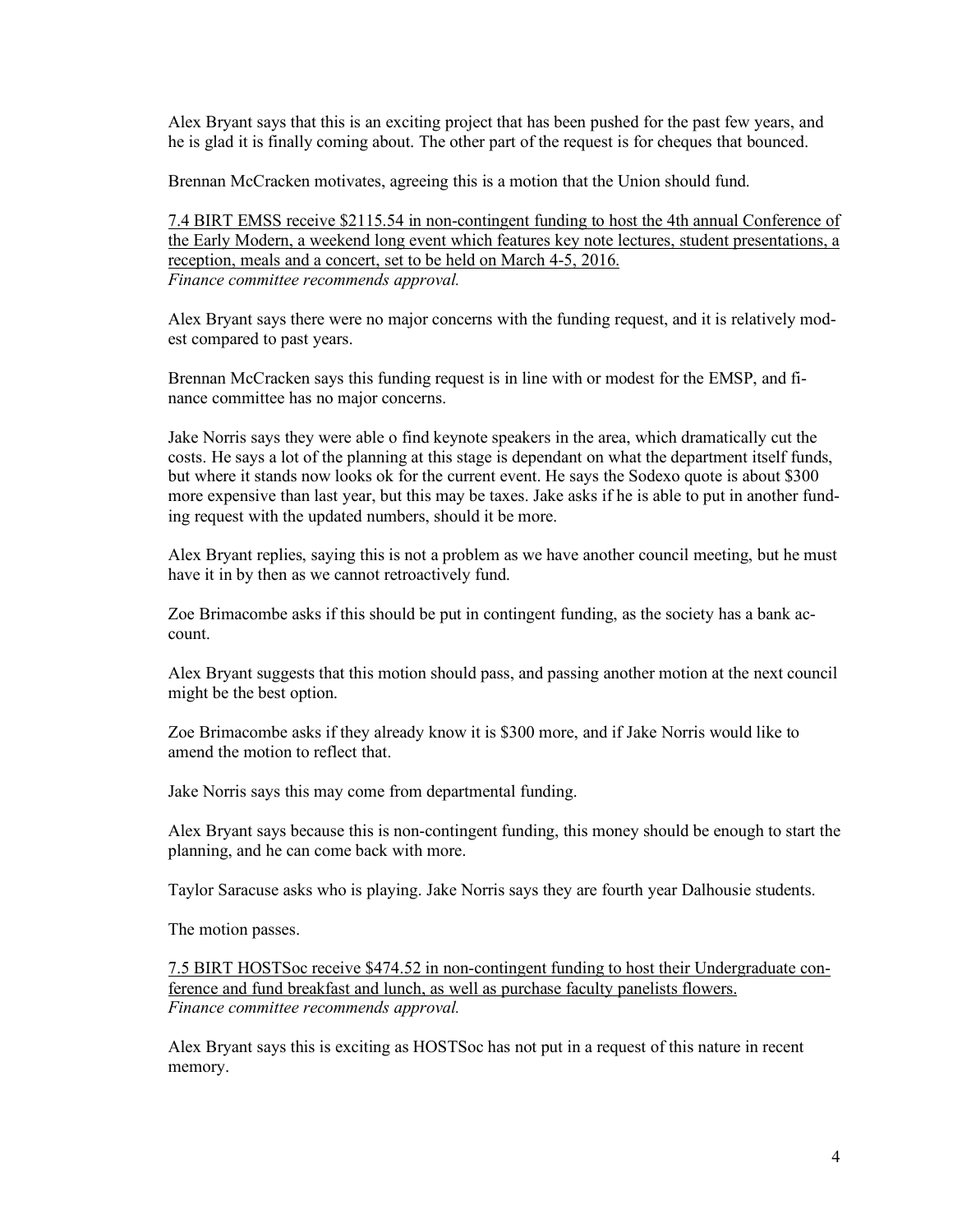Brennan McCracken motivates, saying they had submitted a vague funding request, which was then amended to this one, which was a lot more detailed.

The motion passes.

# 7.6 BIRT CSP Society receive \$79.42 in non-contingent funding to fund snacks for the Hinge reviewers.

*Moved by Alex Bryant Finance committee recommends amendment.*

Alex Bryant asks Gwendolyn Montcrieff- Gould if she is still executive of the society. She says she is not.

Alex Bryant says they were taken aback by the alarming price of grapes in this funding request.

Brennan McCracken explains that this seemed like a lot of food for a small amount of people, especially since this is an exclusive event.

Alex Bryant says this food would be for about 20-22 people.

Zoe Brimacombe asks if there should be an amendment brought forth, as mentioned in the motion. Gwendolyn Montcrieff-Gould says this is not necessary. Brennan Mccracken says that the committee came up with a baseless number, but no recommendation.

The motion passes.

7.7 BIRT the Table Top gaming society receive \$80 in contingent funding to purchase snacks and host a Smash Bro Tournament in Alumni Hall for the students staying on campus for reading week.

*Finance committee does not have a recommendation.*

Alex Bryant moves to amend the motion to \$50 in contingent funding.

Taylor Saracuse says if they should increase the funding for the 20+ people.

Brennan McCracken says they wished the request was a little more detailed, and asks Ryan Kavanagh why this was not going through the Smash Bro Society, if it was ratified for this purpose.

Ryan Kavanagh says this event was already being planned before they came on, so they thought it was easier.

Alex Bryant says it is not helpful to consider

The motion passes.

Kristen Thompson opposes the motion.

#### **8. New Business**